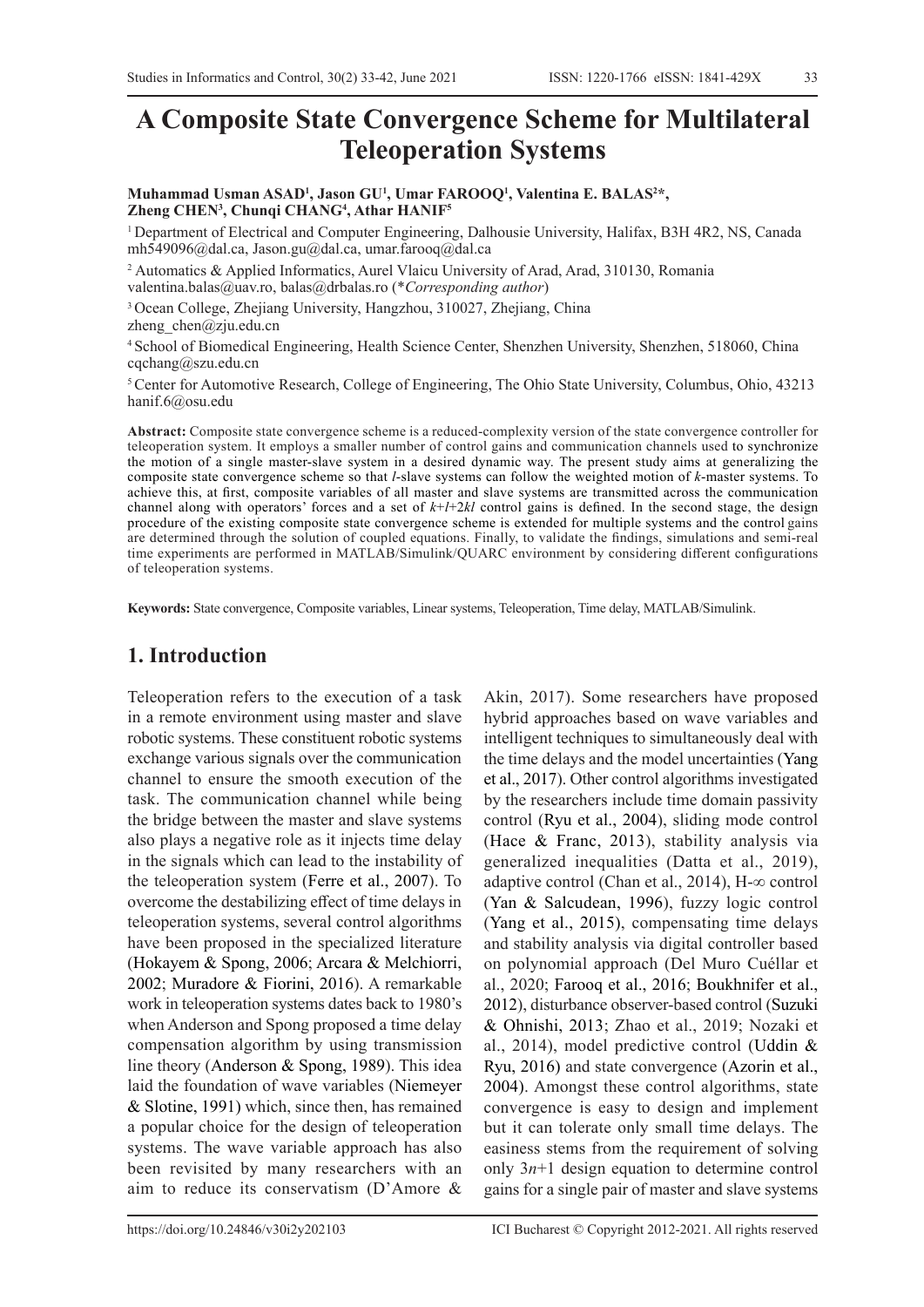modelled on state space. A less complex version of state convergence controller is proposed and it is termed as composite state convergence controller (Asad et al., 2019a). The reduction in complexity is achieved through the transmission of two composite variables in place of 2*n* (master and slave) states while force transmission remains the same in both cases. In total, only three variables are transmitted and only four control gains need to be determined in case of composite state convergence scheme. To deal with nonlinear systems, composite state convergence scheme is combined with feedback linearization technology (Asad et al., 2019b).

The use of multiple master and slave devices to perform a certain task is also gaining attention as this can improve the efficacy, loading capacity and handling capability of the teleoperation system. To this end, existing bilateral control algorithms are being extended to accomplish the goals (Li et al., 2013; Chen et al., 2016; Li et al., 2016; Farooq et al., 2017; Farooq et al., 2018). To enhance the capability of composite state convergence, this paper proposes a generalized version of the said scheme where arbitrary number of master and slave devices can be added. The proposed extension ensures the synchronization of *l*-slaves with the references set by *k*-master systems through a proper selection of control gains which should satisfy *k*+*l*+2*kl*  design conditions. These design equalities are the result of enforcing desired responses on the composite-master and composite-error systems with the latter being considered as autonomous systems. To validate the proposed scheme, MATLAB simulations are performed on different arrangements of teleoperation systems. Simulation results and semi-real time experiments reveal that the proposed scheme can successfully establish the synchronization as slave systems are able to track the weighted references of the master systems. This paper thus has the following contributions:

- 1. A generalization of the composite state convergence scheme is reported which enables *l*-slave systems to track *k*-master systems;
- 2. The number of communication channels is educed as compared to the extended state convergence architecture. In addition, the number of control gains is also reduced as compared to the extended state convergence architecture;
- 3. It is shown that synchronization of *l*- composite-slave systems with *k*- compositemaster systems guarantees the synchronization of original *l*-slave systems with the original *k*-master systems under the proposed systematic design procedure. In addition, stability of the proposed scheme is verified through Lyapunov analysis;
- 4. The proposed scheme is validated through simulations and semi-real time experiments in MATLAB, Simulink and QUARC environment.

The rest of the paper is organized as follows: Composite state convergence scheme is briefly reviewed in Section 2. The proposed generalization is presented in Section 3 while MATLAB simulations and experimental results are included in Sections 4 and 5, respectively. Conclusions are given in Section 6 and the stability analysis is provided in Appendix 'A'.

## **2. Review of Composite State Convergence Scheme**

Composite state convergence scheme establishes bilateral communication (position and force tracking) between a pair of master and slave systems by utilizing lesser control gains and transmitting fewer variables when compared to the original state convergence technique. In this scheme, the operator exerts a force on the master robotic system $(F_m)$ . The resulting position and velocity signals of the master robotic system are fused to form a master's composite variable  $(s_m)$ . The operators force and the master's composite variable are then transmitted over the communication channel to the slave robotic system. Here, communication channel presents a constant time delay  $(T)$  to the incoming signals. Thus, slave robotic system receives a delayed copy of the operator's force and master composite variable which influences the slave robotic system to interact with the environment. During this interaction, position and velocity signals of the slave robotic system are combined to form a slave's composite variable  $(s_+)$ , which is transmitted over the communication channel to the operator's side. In response, the operator adjusts the movement of the master robotic system to maintain a transparent teleoperation. The control gains which define composite state convergence scheme include operator's force scaling gain  $(G<sub>2</sub>)$ , stabilizing gain for the composite-master system  $(k_m)$ , stabilizing gain for the composite-slave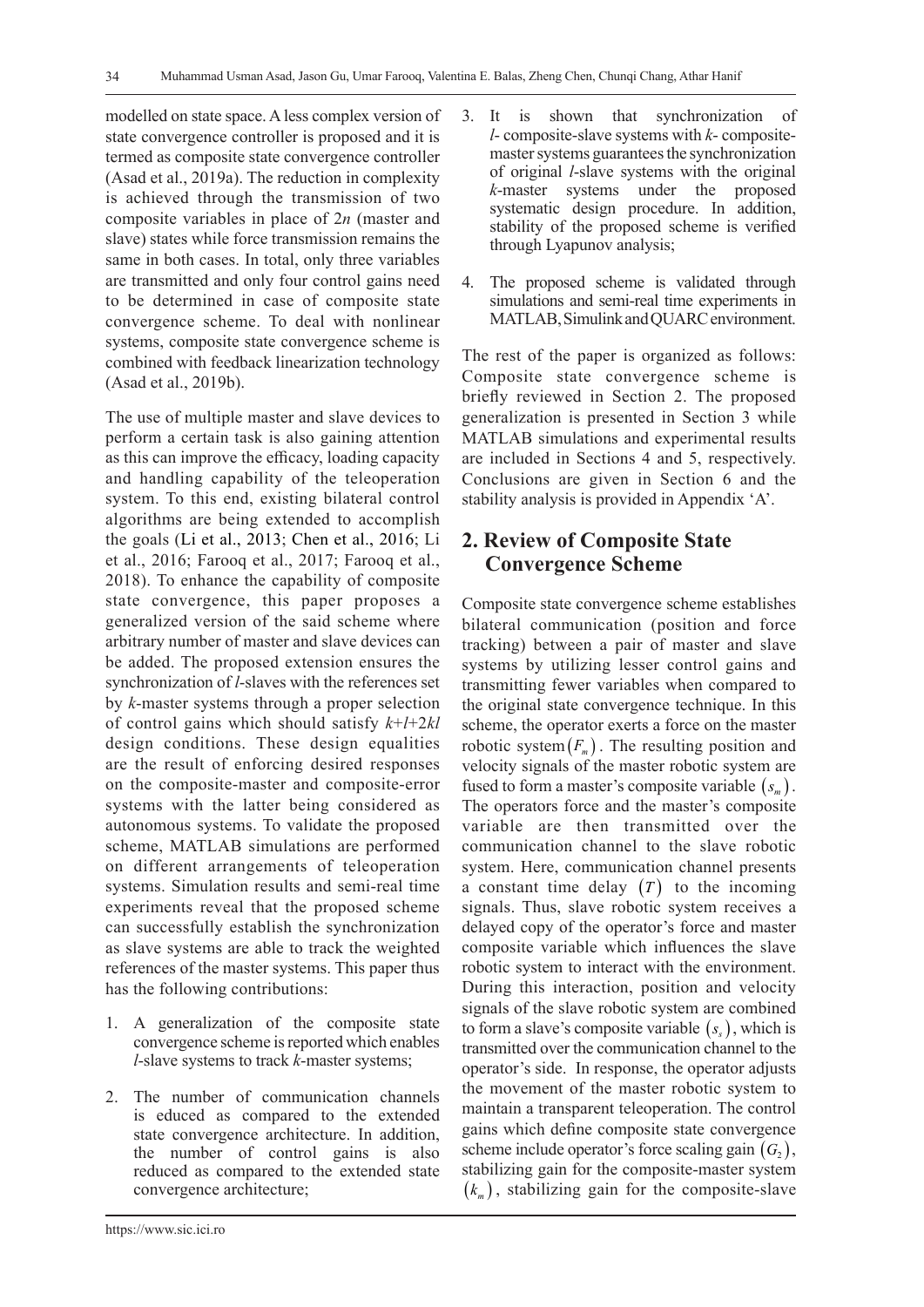system  $(k<sub>s</sub>)$ , and cross-coupling gains  $(r<sub>m</sub>, r<sub>s</sub>)$  to scale the delayed composite variables. Among various parameters,  $F_m$ ,  $S_m$ ,  $S_s$ ,  $r_m$ ,  $T$  are known scalars while unknown scalars  $G_1, k_m, k_s, r_s$  are found through the composite-version of the state convergence methodology (Asad et. al., 2019). This scheme fixes the dynamics of the compositemaster and composite-error systems after allowing the composite-error to evolve as an autonomous system. Figure 1 shows the composite state convergence scheme.

**Remark 1:** Although composite state convergence scheme offers lower complexity (three communication channels and four design variables) as compared to its standard counterpart  $(2n+1)$  communication channel and  $3n+1$  design variables), a generalization is desired in order for the scheme to accommodate any number of master and slave systems involved in the joint task. This has been a motivation to investigate the possibility of extending composite state convergence scheme for multiple systems.

## **3. Proposed Composite State Convergence Scheme**

The proposed extension enables composite state convergence scheme to synchronize *l*-slave systems with the reference motions generated by *k*-master systems. The objective is to allow *j* th slave system to track combined motions of *k*-master systems as:

$$
x_s^j - \sum_{i=1}^k \alpha_{sj}^i x_m^i \to 0, t \to \infty
$$
 (1)



**Figure 1**. Composite state convergence scheme (Asad et al., 2019a)

where *x* denotes the states while  $\alpha_{si}^{i}$  are defined as authority factors for the master systems affecting *j* th slave system such that:

$$
\sum_{i=1}^k \alpha_{sj}^i = 1
$$

#### **3.1 Communication Structure**

To achieve this objective, communication is first established by transmitting composite variables from all the master systems  $(s_m^j, j = 1, 2, ..., k)$  to all the slave systems as well as from all the slave systems  $(s_m^j, j = 1, 2, ..., k)$  to all the master systems over the communication channel, which offers constant time delays to the incoming signals. Here,  $T_{mi}^j$  is the time delay from the  $j<sup>th</sup>$  slave system to the  $i^{\text{th}}$  master system while  $T_{si}^{j}$  is the time delay from the  $j<sup>th</sup>$  master system to the  $i<sup>th</sup>$ slave system. Thus,  $j^{\text{th}}$  slave system will receive delayed copies of composite variables of all *k*-master systems  $(s_{mid}^i = s_{in}^i(t - T_{sj}^i), i = 1, 2, ..., k)$ while *j*<sup>th</sup> master system will receive delayed copies of composite variables of all *l*-slave systems  $(s_{sjd}^i = s_s^i(t - T_{mj}^i), i = 1, 2, ..., l)$ . In addition, all the operators' forces  $(F_m^j, j=1, 2, \ldots, k)$  are also transmitted to the slave systems over the communication channel. Thus,  $j<sup>th</sup>$  slave system will receive delayed copies of all *k*-operators forces  $(F_{mid}^i, i = 1, 2, ..., k)$ .

After transmitting the composite variables and force signals over the channel, control gains are introduced in line with the composite state convergence scheme. First,  $j<sup>th</sup>$  slave system is stabilized with  $k_s^j$   $(k_s^j, j = 1, 2, ..., l)$ . Since,  $j^{\text{th}}$ slave system also receives delayed composite variables from all the master systems, gains  $r_{sj}^{i}$   $(r_{sj}^{i}, i = 1, 2, ..., k)$  are introduced to scale the incoming composite variables from the master systems. In addition, operators' forces are also scaled at *j*<sup>th</sup> slave system with  $G_{sj}^{i}$   $(G_{sj}^{i}, i = 1, 2, ..., k)$ . The control gains for the master systems are introduced in the same manner. First,  $j<sup>th</sup>$  master system is stabilized with  $k_m^j$   $(k_m^j, j = 1, 2, ..., k)$ . Since, *j*<sup>th</sup> master system also receives delayed composite variables from all the slave systems, gains  $r_{mj}^i$   $(r_{mj}^i, i = 1, 2, ..., l)$  are introduced to scale the incoming composite variables. These  $r_{m}^{i}$ gains are pre-computed as  $r_{mj}^i = k_j^i k_e^i$  where  $k_j^i$ is the force-feedback gain from the  $i<sup>th</sup>$  slave to the  $j^{\text{th}}$  master system while  $k_e^i$  is the environment stiffness asSoCiated with the *i*<sup>th</sup> slave system. All other control gains will be determined through the proposed design procedure which is an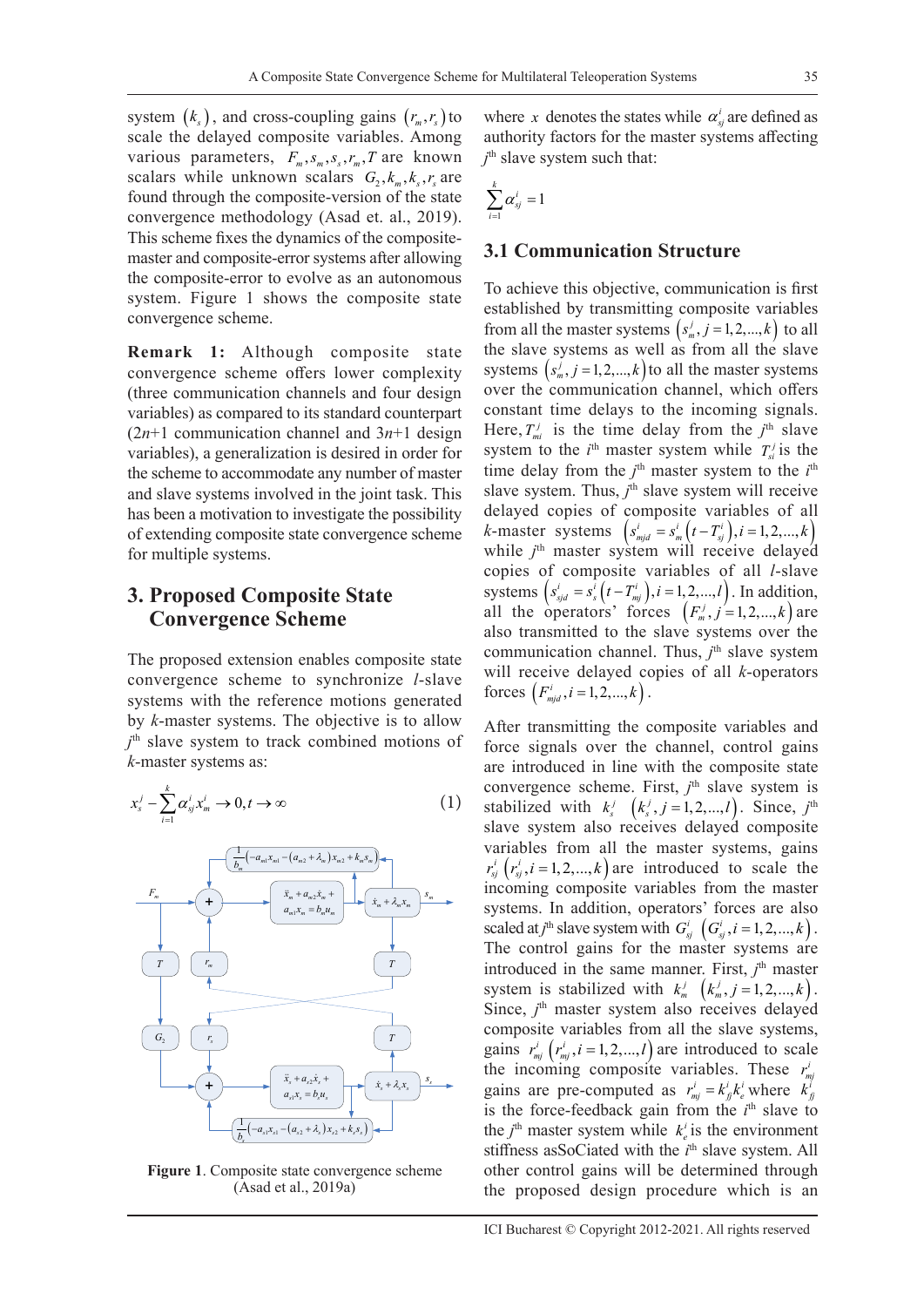

**Figure 2**. Proposed generalized state convergence scheme for multiple systems

extended version of composite state convergence methodology. The proposed scheme is depicted in Figure 2.

## **3.2 Design Procedure**

Lets consider single-degrees-of-freedom master and slave systems as  $(z = m, s)$ :

$$
\dot{x}_{z1}^i = x_{z2}^i
$$
\n
$$
\dot{x}_{z2}^i = a_{z1}^i x_{z1}^i + a_{z2}^i x_{z2}^i + b_z^i u_z^i
$$
\n(2)

The composite variables for the master and slave systems are defined as:

$$
s_z^i = x_{z2}^i + \lambda_z^i x_{z1}^i
$$
 (3)

The control inputs for the master systems are proposed as:

$$
u_m^1 = \frac{1}{b_m^1} \left( -a_m^1 x_m^1 - \left( a_m^1 z + \lambda_m^1 \right) x_{m2}^1 + k_m^1 s_m^1 \right) + \sum_{j=1}^l r_m^j s_{sld}^j + F_m^1
$$
  
\n
$$
\vdots
$$
  
\n
$$
u_m^k = \frac{1}{b_m^k} \left( -a_m^k x_m^k - \left( a_m^k z + \lambda_m^k \right) x_{m2}^k + k_m^k s_m^k \right) + \sum_{j=1}^l r_{mk}^j s_{std}^j + F_m^k
$$
  
\n(4)

The control inputs for the slave systems are proposed as: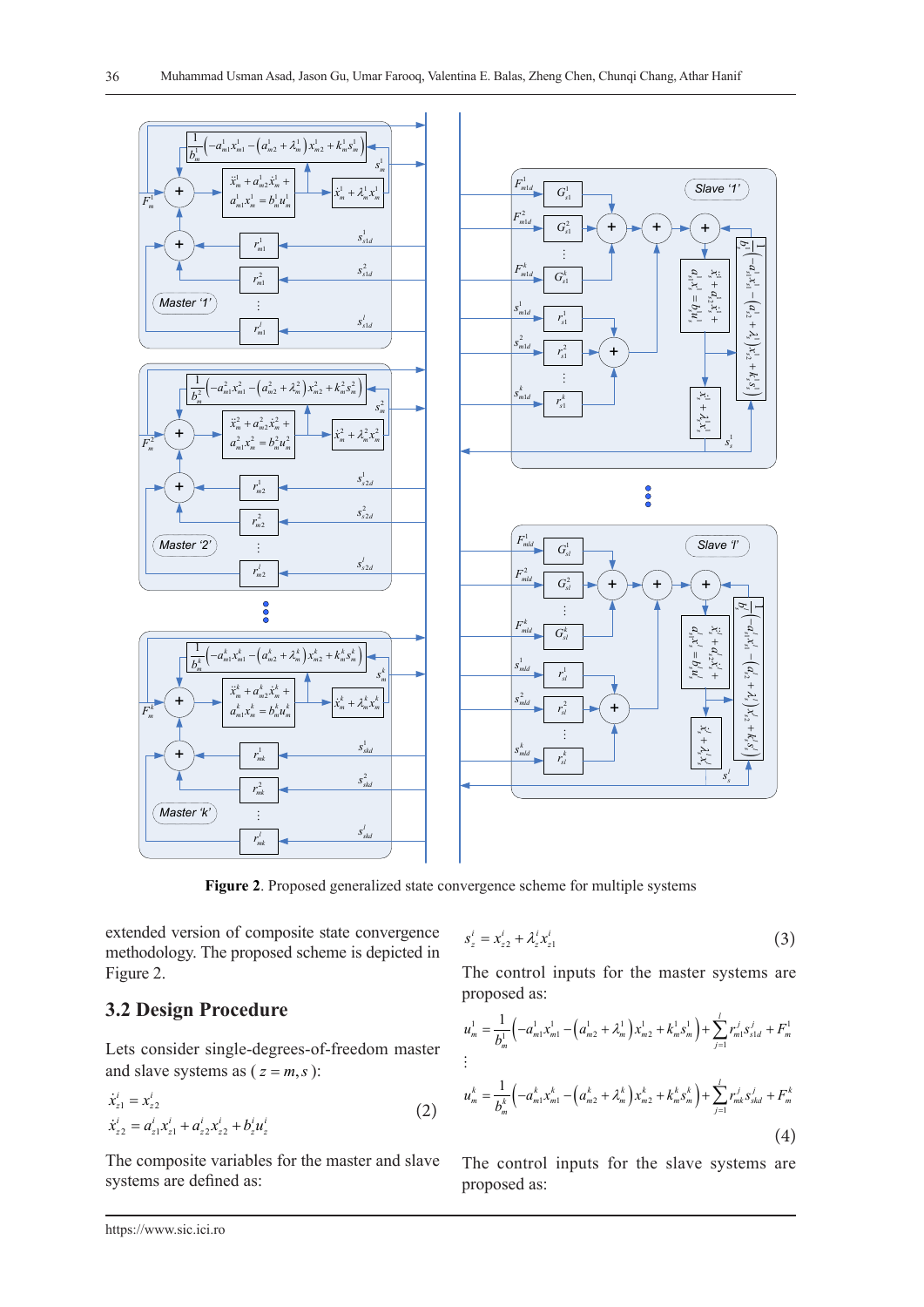$$
u_s^1 = \frac{1}{b_s^1} \left( -a_{s1}^1 x_{s1}^1 - \left( a_{s2}^1 + \lambda_s^1 \right) x_{s2}^1 + k_s^1 s_s^1 \right) + \sum_{j=1}^k r_s^j s_{m1d}^j + \sum_{j=1}^k G_{s1}^j F_{m1d}^j
$$
  
\n
$$
\vdots
$$
  
\n
$$
u_s^l = \frac{1}{b_s^l} \left( -a_{s1}^l x_{s1}^l - \left( a_{s2}^l + \lambda_s^l \right) x_{s2}^l + k_s^l s_s^l \right) + \sum_{j=1}^k r_s^j s_{m1d}^j + \sum_{j=1}^k G_{s1}^j F_{m1d}^j
$$
  
\n(5)

Using the master control input, the closed-loop composite-master systems can be written as:

$$
\dot{s}_{m}^{1} = k_{m}^{1} s_{m}^{1} + b_{m}^{1} \sum_{j=1}^{l} r_{m1}^{j} s_{s}^{j} \left( t - T_{m1}^{j} \right) + b_{m}^{1} F_{m}^{1}
$$
\n
$$
\vdots
$$
\n
$$
\dot{s}_{m}^{k} = k_{m}^{k} s_{m}^{k} + b_{m}^{k} \sum_{j=1}^{l} r_{mk}^{j} s_{s}^{j} \left( t - T_{mk}^{j} \right) + b_{m}^{k} F_{m}^{k}
$$
\n(6)

Using the slave control inputs, the closed-loop slave-composite systems can be given as:

$$
\dot{s}_s^1 = k_s^1 s_s^1 + b_s^1 \sum_{j=1}^k r_s^j s_m^j \left( t - T_{s1}^j \right) + b_s^1 \sum_{j=1}^k G_{s1}^j F_m^j \left( t - T_{s1}^j \right)
$$
\n
$$
\vdots
$$
\n
$$
\dot{s}_s^j = k_s^j s_s^j + k_s^j \sum_{j=1}^k r_s^j s_s^j \left( t - T_s^j \right) + k_s^1 \sum_{j=1}^k C_j^j F_j^j \left( t - T_s^j \right)
$$
\n
$$
(7)
$$

$$
\dot{s}_{s}^{l} = k_{s}^{l} s_{s}^{l} + b_{s}^{l} \sum_{j=1}^{K} r_{s}^{j} s_{m}^{j} (t - T_{s}^{j}) + b_{s}^{l} \sum_{j=1}^{K} G_{s}^{j} F_{m}^{j} (t - T_{s}^{j})
$$

Now, the time delay entities are approximated using first order Taylor expansion as:

$$
s_m^j(t - T_{sl}^j) \approx s_m^j(t) - T_{sl}^j \dot{s}_m^j(t)
$$
  
\n
$$
s_s^j(t - T_{mk}^j) \approx s_s^j(t) - T_{mk}^j \dot{s}_s^j(t)
$$
  
\n
$$
F_m^j(t - T_{sl}^j) \approx F_m^j - T_{sl}^j \dot{F}_m^j = F_m^j
$$
\n(8)

The closed-loop composite-systems under the above approximations can be written as:

1 1 1 1 1 1 1 1 1 1 11 1 1 1 1 1 1 111 1 1 1 1 0 0 0 0 0 0 *l m m m m mm m k k k kl k m m m mk m mk m k s ss ss s s l l l k l l s s sl s sl s s l mm m m m s k br br s s k br br s s br br k s s br br k s bT r bT* <sup>=</sup> <sup>−</sup> <sup>1</sup> 1 1 1 1 11 1 1 1 1 1 1 1 1 1 11 1 1 1 1 0 0 0 0 0 0 0 0 *l m m k kl l k m mk mk m mk mk m k k sss ss s s l l kk l s sl sl s sl sl s m k m k ss ss l l k s sl s sl r s bT r bT r s bT r bT r s bT r bT r s b b bG bG bG bG* <sup>+</sup> 1 *m k m F F* (9)

To write the above expression in a compact form, the following notations are introduced:

$$
s_{m} = [s_{m}^{1} \dots s_{m}^{k}]^{T}, s_{s} = [s_{s}^{1} \dots s_{s}^{l}]^{T}
$$
  
\n
$$
B_{m} = diag(b_{m}^{1},...,b_{m}^{k}), B_{s} = diag(b_{s}^{1},...,b_{s}^{l})
$$
  
\n
$$
K_{m} = diag(k_{m}^{1},...,k_{m}^{k}), K_{s} = diag(k_{s}^{1},...,k_{s}^{l})
$$
\n(10)

$$
F_{m} = \begin{bmatrix} F_{m}^{1} & \cdots & F_{m}^{k} \end{bmatrix}^{T}, G_{s} = \begin{bmatrix} G_{s1}^{1} & \cdots & G_{s1}^{k} \\ \vdots & & \vdots \\ G_{s1}^{1} & \cdots & G_{s1}^{k} \end{bmatrix}
$$

$$
R_{m} = \begin{bmatrix} r_{m1}^{1} & \cdots & r_{m1}^{l} \\ \vdots & & \vdots \\ r_{mk}^{1} & \cdots & r_{mk}^{l} \end{bmatrix}, R_{s} = \begin{bmatrix} r_{s1}^{1} & \cdots & r_{s1}^{k} \\ \vdots & & \vdots \\ r_{s1}^{1} & \cdots & r_{s1}^{k} \end{bmatrix}
$$

$$
T_{m} = \begin{bmatrix} T_{m1}^{1} & \cdots & T_{m1}^{l} \\ \vdots & & \vdots \\ T_{mk}^{1} & \cdots & T_{mk}^{l} \end{bmatrix}, T_{s} = \begin{bmatrix} T_{s1}^{1} & \cdots & T_{s1}^{k} \\ \vdots & & \vdots \\ T_{s1}^{1} & \cdots & T_{ss}^{k} \end{bmatrix}
$$
(11)

The closed-loop composite-system in (9) can now be written as:

$$
\begin{bmatrix} I_k & T_m \circ (B_m R_m) \ \ \begin{bmatrix} S_s & I_l \end{bmatrix} & \begin{bmatrix} S_m \ S_s \end{bmatrix} = \begin{bmatrix} K_m & B_m R_m \ B_s R_s & K_s \end{bmatrix} \begin{bmatrix} S_m \ S_s \end{bmatrix} + \begin{bmatrix} B_m \ B_s G_s \end{bmatrix} F_m
$$
\n(12)

where ' o' denotes the Hadamard product. By letting  $D_m = T_m \circ (B_m R_m)$ ,  $D_s = T_s \circ (B_s R_s)$  in above equation and using matrix inversion lemma, the following form can be obtained:

$$
\begin{bmatrix} \dot{s}_m \\ \dot{s}_s \end{bmatrix} = \begin{bmatrix} A_{11} & A_{12} \\ A_{21} & A_{22} \end{bmatrix} \begin{bmatrix} s_m \\ s_s \end{bmatrix} + \begin{bmatrix} B_1 \\ B_2 \end{bmatrix} F_m \tag{13}
$$

where:

$$
A_{11} = (I_k - D_m D_s)^{-1} K_m - D_m (I_l - D_s D_m)^{-1} B_s R_s
$$
  
\n
$$
A_{12} = (I_k - D_m D_s)^{-1} B_m R_m - D_m (I_l - D_s D_m)^{-1} K_s
$$
  
\n
$$
A_{21} = -D_s (I_k - D_m D_s)^{-1} K_m - (I_l - D_s D_m)^{-1} B_s R_s
$$
  
\n
$$
A_{22} = -D_s (I_k - D_m D_s)^{-1} B_m R_m - (I_l - D_s D_m)^{-1} K_s
$$
  
\n
$$
B_1 = (I_k - D_m D_s)^{-1} B_m - D_m (I_l - D_s D_m)^{-1} B_s G_s
$$
  
\n
$$
B_2 = -D_s (I_k - D_m D_s)^{-1} B_m - (I_l - D_s D_m)^{-1} B_s G_s
$$
  
\n(14)

Now, we the following linear transformation is defined:

$$
\begin{bmatrix} s_m \\ s_e \end{bmatrix} = \begin{bmatrix} I_k & 0_{kl} \\ -A & I_l \end{bmatrix} \begin{bmatrix} s_m \\ s_s \end{bmatrix}
$$
 (15)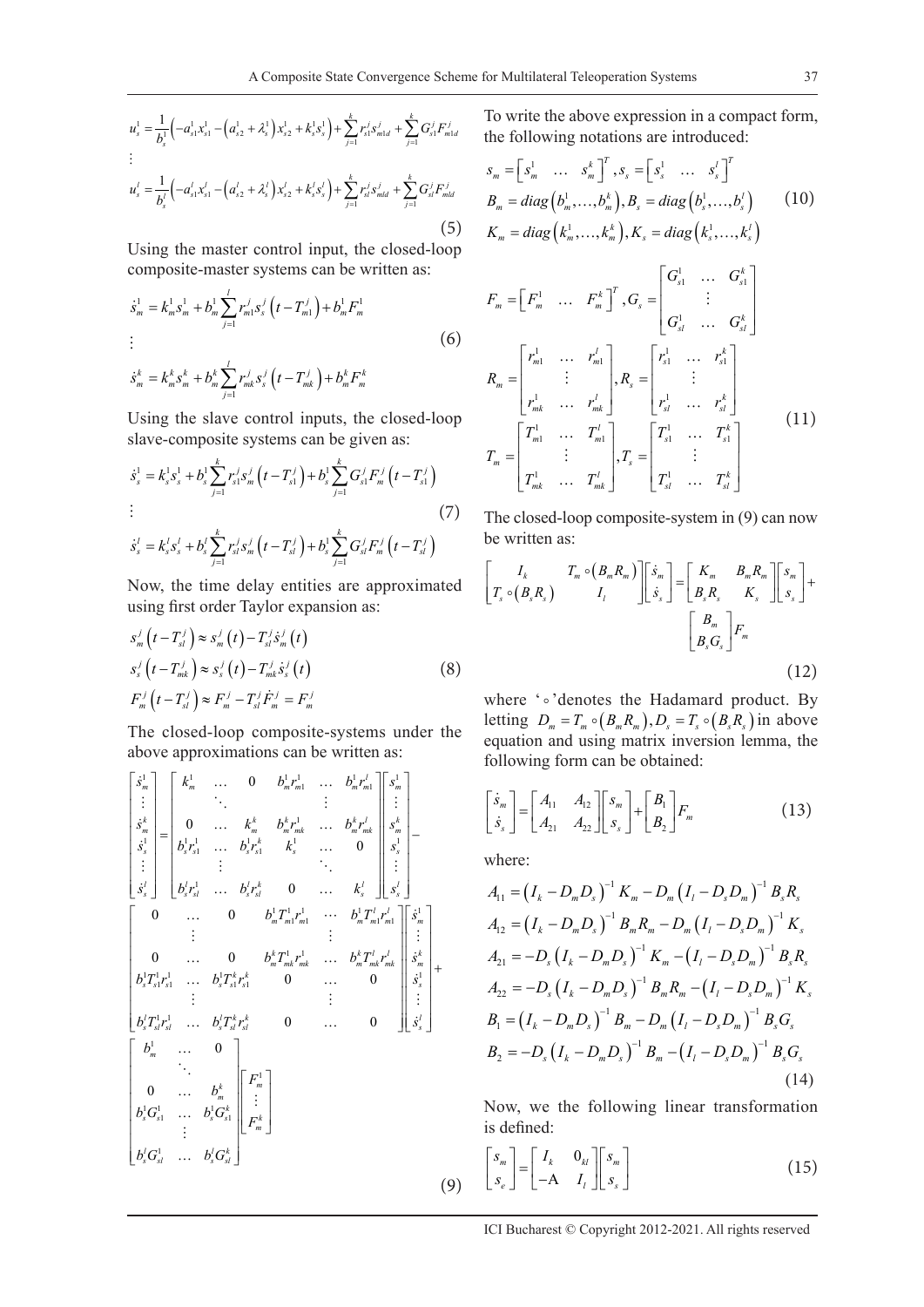where matrix Α governs the set-points for the slave systems:

$$
A = \begin{bmatrix} \alpha_{s1}^1 & \cdots & \alpha_{s1}^k \\ \vdots & & \vdots \\ \alpha_{sl}^1 & \cdots & \alpha_{sl}^k \end{bmatrix}
$$
 (16)

In addition,  $s_e = \begin{bmatrix} s_e^1 & \dots & s_e^l \end{bmatrix}^T$  is the compositeerror system with *l*-entries described as:

$$
S_e^i = S_s^i - \sum_{j=1}^k \alpha_{si}^j S_m^j
$$

The time-derivative of the transformed composite master-error system in conjunction with the earlier composite master-slave system yields:

$$
\begin{bmatrix} \dot{s}_m \\ \dot{s}_e \end{bmatrix} = \begin{bmatrix} \tilde{A}_{11} & \tilde{A}_{12} \\ \tilde{A}_{21} & \tilde{A}_{22} \end{bmatrix} \begin{bmatrix} s_m \\ s_e \end{bmatrix} + \begin{bmatrix} \tilde{B}_1 \\ \tilde{B}_2 \end{bmatrix} F_m \tag{17}
$$

where:

$$
\tilde{A}_{11} = A_{11} + A_{12}A \n\tilde{A}_{12} = A_{12} \n\tilde{A}_{21} = (A_{21} - AA_{11}) + (A_{22} - AA_{12})A \n\tilde{A}_{22} = A_{22} - AA_{12} \n\tilde{B}_1 = B_1
$$
\n(18)

$$
\tilde{B}_2 = B_2 - AB_1
$$

As per the guidelines provided by composite state convergence method, the composite-error is allowed to evolve as an autonomous system. This leads to the following 2*kl* design conditions:

$$
\tilde{A}_{21} = 0, \tilde{B}_2 = 0 \tag{19}
$$

The remaining  $k+l$  design conditions are obtained by assigning the desired dynamic behaviour to the composite master-error system with (19) enforced:

$$
\left| sI_{k} - \tilde{A}_{11} \right| \times \left| sI_{l} - \tilde{A}_{22} \right| = \left| sI_{k} - P \right| \times \left| sI_{l} - Q \right| \tag{20}
$$

where *P* and *Q* are diagonal matrices with the desired poles for the composite-master and composite-error systems, respectively i.e.,  $P = diag(p_1, ..., p_k), Q = diag(q_1, ..., q_l)$ .

Now, it is left to show that the slave systems indeed follow the weighted reference motions of the master systems with the proposed algorithm. To this end, observe that composite-error system has a closed loop dynamic of  $\dot{s}_e + Qs_e = 0$  which implies that  $s_{s} - As_{m} = 0$  in steady state. Thus, composite-slave systems will attain the weighted reference composite-master states. Since the poles

of the composite master systems have also been placed on the left half plane, the composite master states will reach to some final value as determined by the constant operators' forces. This implies that composite slave states will converge which ascertains the stability of composite master and slave systems  $(\dot{s}_m = \dot{s}_s = 0)$ . Based on these results, the stability and convergence of the original master and slave systems can be investigated. Let  $\lambda_n$ ,  $\lambda_k$  be diagonal matrices and  $x_{m1} = ( x_{m1}^1, ..., x_{m1}^k )^T, x_{m2} = ( x_{m2}^1, ..., x_{m2}^k )^T$  $x_{s1} = (x_{s1}^1, ..., x_{s1}^l)^T, x_{s2} = (x_{s2}^1, ..., x_{s2}^l)^T$ . In steady state,  $\dot{s}_z = \dot{x}_{z2} + \lambda_z x_{z2} = 0 (z = m, s)$  implies that  $x_{z2}$  will go to zero. This finding combined with the earlier result  $s_s - As_m = 0$  yields  $x_{s1} = \lambda_s^{-1} A \lambda_m x_{m1}$ . By selecting the same diagonal entries in  $\lambda_{m}$ ,  $\lambda_{s}$ , reference tracking of slave systems is achieved.

**Remark 2:** The proposed algorithm requires fewer equations,  $k+l+2kl$ , to be solved for synchronizing *l*-slaves with the references set by *k*-masters as compared to the extended state convergence architecture (Farooq et al., 2017) which requires the solution of  $n \times (k+l) + (n+1) \times kl$ design conditions for achieving the same task.

### **4. Simulations Results**

The proposed algorithm is validated in MATLAB Simulink environment by considering two types of teleoperation systems. In the first case, the same numbers of master and salve systems are considered while different numbers of master and slave systems are considered in the second instance. It will be shown that slave systems are able to follow the weighted motion of the master systems and the synchronization is, therefore, achieved.

First, a square teleoperation system is setup in simulations where two masters are communicating with two slaves in the proposed framework. The parameters of the master systems are assumed to be  $a_{m1}^i = 0$ ,  $a_{m2}^i = -7.1429$ ,  $b_m^i = 0.2656$ while slave systems are identified as  $a_{s1}^{i} = 0, a_{s2}^{i} = -6.25, b_{s}^{i} = 0.2729$ . The time delays in the communication channel are assumed as  $T_{\text{on}}^i = 0.1 \text{s}, T_{\text{si}}^i = 0.3 \text{s}, T_{\text{mi}}^j \bigg|_{i \neq j} = T_{\text{si}}^j \bigg|_{i \neq j} = 0.2 \text{s}.$  It is further assumed that the slaves are interacting with soft environments having stiffness  $k_e^i = 20 Nm / rad$ and all force feedback gains are considered as  $k_j^j = 0.1$ . The alpha factors are selected as  $\alpha^1 = 0.7 \alpha^2 = 0.3 \alpha^1 = 0.6 \alpha^2 = 0.4$  while the poles  $\alpha_{s1}^1 = 0.7, \alpha_{s1}^2 = 0.3, \alpha_{s2}^1 = 0.6, \alpha_{s2}^2 = 0.4$  while the poles are placed at  $p_1 = -2$ ,  $p_2 = -10$ ,  $q_1 = -4$ ,  $q_2 = -10$ .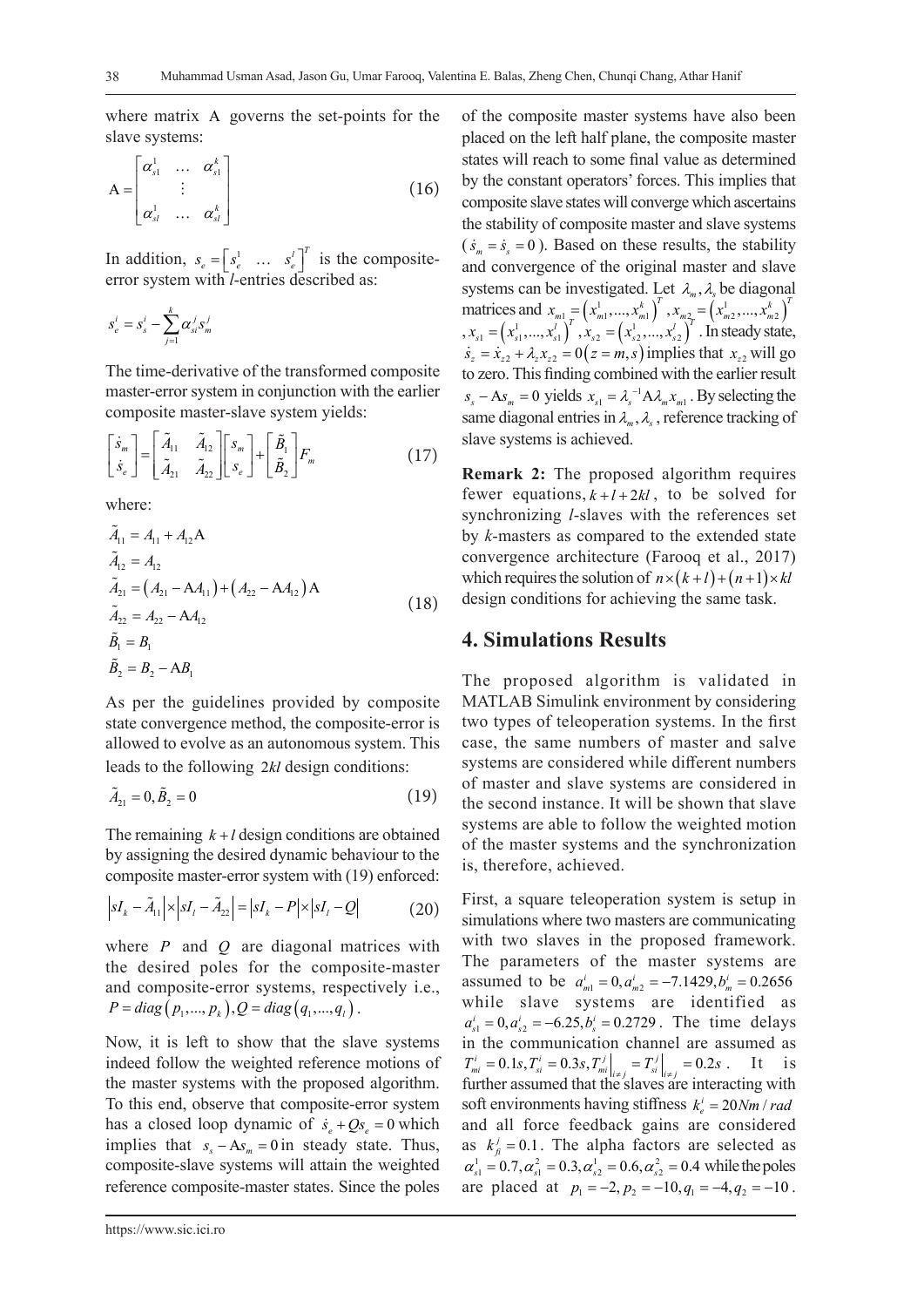The design conditions are solved using MATLAB symbolic toolbox by discarding the time delays and the following gains are obtained:

$$
G_{s1}^{1} = 0.6813, G_{s1}^{2} = 0.2920, G_{s2}^{1} = 0.5840, G_{s2}^{2} = 0.3893
$$
  
\n
$$
k_m^{1} = -10.6583, k_m^{2} = -2.4041, k_s^{1} = -3.5162, k_s^{2} = -9.4214
$$
  
\n
$$
r_{s1}^{1} = -15.7894, r_{s1}^{2} = 2.5851, r_{s2}^{1} = -0.1891, r_{s2}^{2} = 11.6481
$$
  
\n(21)

Note that although time delays are ignored in the above calculations, but they are being considered during simulations. This will establish the robustness of the proposed scheme to time delays of the communication channel. Now, the simulations are run with the control gains in (21) and the synchronization results are shown in Figures 3-4. It can be observed that both slaves are following the weighted motion of the master systems. Here the weighted composite references,  $s_{s,ref}^1 = \alpha_{s1}^1 s_m^1 + \alpha_{s1}^2 s_m^2$  and  $s_{s,ref}^2 = \alpha_{s2}^1 s_m^1 + \alpha_{s2}^2 s_m^2$  are defined for the first and second slaves, respectively while the corresponding position references for the slaves are obtained through the proposed algorithm and are being tracked effectively.



**Figure 3**. Reference tracking by first slave in 2x2 teleoperation system



**Figure 4.** Reference tracking by second slave in 2x2 teleoperation system

A teleoperation system where three slaves are being operated by a single master is now considered. The parameters for the master and slave systems are the same as those used in the previous example. The poles are placed at  $p_1 = -1.6, q_1 = -4, q_2 = -6, q_3 = -10$ . Also, the stiffnesses of the environments are assumed as  $k_e^1 = 10 Nm / rad, k_e^2 = 20 Nm / rad, k_e^3 = 30 Nm / rad$ . The design conditions are solved with unity alpha factors and ignoring time delay information and the following control gains are obtained:

$$
G_{s1}^{1} = G_{s2}^{1} = G_{s3}^{1} = 0.9733
$$
  
\n
$$
k_m^{1} = -3.1936, k_s^{1} = -5.7444, k_s^{2} = -3.5943, k_s^{3} = -9.0677
$$
  
\n
$$
r_{s1}^{1} = 15.1863, r_{s2}^{1} = 7.3080, r_{s3}^{1} = 27.3642
$$
\n(22)

The teleoperation system is now setup in MATLAB/Simulink environment with the time delays in the communication channel being  $T_{m1}^1 = T_{s1}^1 = 0.1s, T_{m1}^2 = T_{s2}^1 = 0.15s, T_{m1}^3 = T_{s3}^1 = 0.2s$  . By running the simulations under the control of (22), the results shown in Figure 5 are obtained.



Figure 5. Reference tracking by three slaves in 1x3 teleoperation system



**Figure 6.** Force reflection behaviour of 1x3 teleoperation system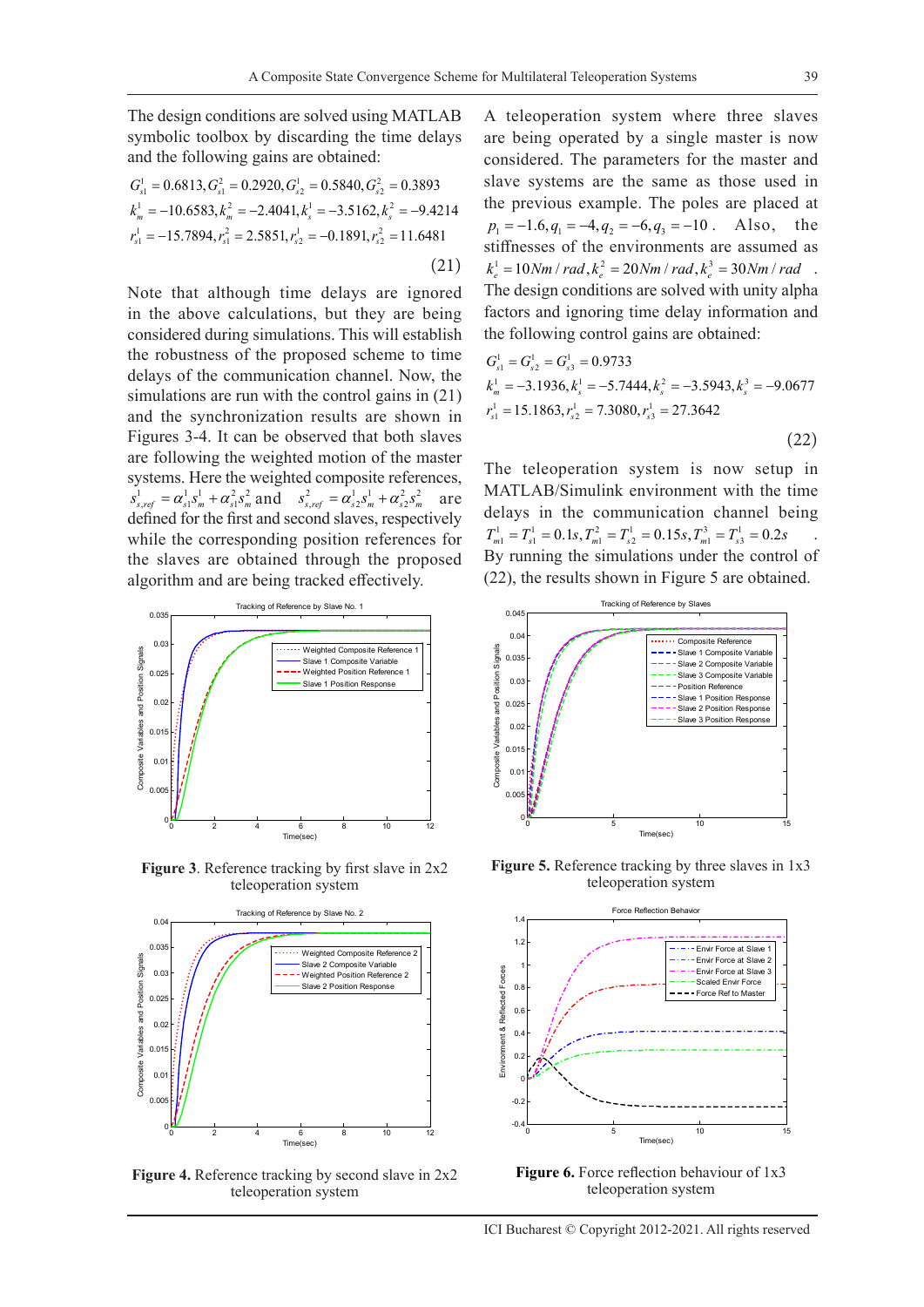It can be observed that slave systems are following the master system. The force reflection behaviour of 1x3 teleoperation system is shown in Figure 6. It can be seen the weighted force from slaves, 1  $0.1 \times \sum F_e^i$  is reflected to the master in steady state. *i* = The above results show that the proposed scheme can indeed accommodate an arbitrary number of master and slave systems. A comparison of proposed scheme with the one presented by Farooq et al. (2017) is shown in Table 1. It can be seen that the proposed scheme requires fewer control gains and communication channels as compared to the extended state convergence architecture while offering a

| Sr.<br>N <sub>0</sub> | System<br>Config. | Number of Control<br>Gains $(n=2)$ |          | Number of<br>Communication<br>Channels |          |
|-----------------------|-------------------|------------------------------------|----------|----------------------------------------|----------|
|                       |                   | (Farooq<br>et al.,<br>2017)        | Proposed | (Farooq<br>et al.,<br>2017)            | Proposed |
| 0 <sub>1</sub>        | 2x2               | 20                                 | 12       | 20                                     | 12       |
| 02                    | 1x3               | 17                                 | 10       | 15                                     |          |

**Table 1**. Comparison with Farooq et. al (2017)

## **5. Experimental Results**

similar performance.

The proposed scheme is also validated through semi-real time experiments. Owing to the availability of a single OMNI device, a 1x3 teleoperation system is set up, as shown in Figure 7. Only the block connections are shown, as the detailed setup follows Figure 2. The motion of haptic device is constrained to x-axis and an operator's force is generated to drive the master system (2). The master communicates with slaves on the time-delayed channels. The reflected force from the slaves is provided to the haptic device and thus the force feedback loop is closed around the operator. To initiate the experiment, the operator applies a time varying force onto the master by moving the haptic device in the reachable x-direction. The resulting motion of all the slaves is recorded along with the reflected force as sensed by the operator. These data are displayed in Figures 8 and 9. It can be seen that slave systems are tracking the reference motion of the master system while a weighted force is sensed by the operator as well.



**Figure 7.** Semi-real time experimental setup for 1x3 system



**Figure 8.** Reference tracking by slaves in 1x3 teleoperation system of Figure 7

## **6. Conclusion**

This paper present*s* a generalization of composite state convergence scheme with respect to the number of master and slave systems. First, possible interactions between the master and slave systems are considered and the closed loop composite-master and composite-error systems are computed. Second, the composite-error systems are made autonomous and the desired responses are assigned to both the composite-master and composite–error systems which give rise to a total of k+l+2kl design conditions. MATLAB simulations show that the proposed scheme can successfully synchronize l-slave systems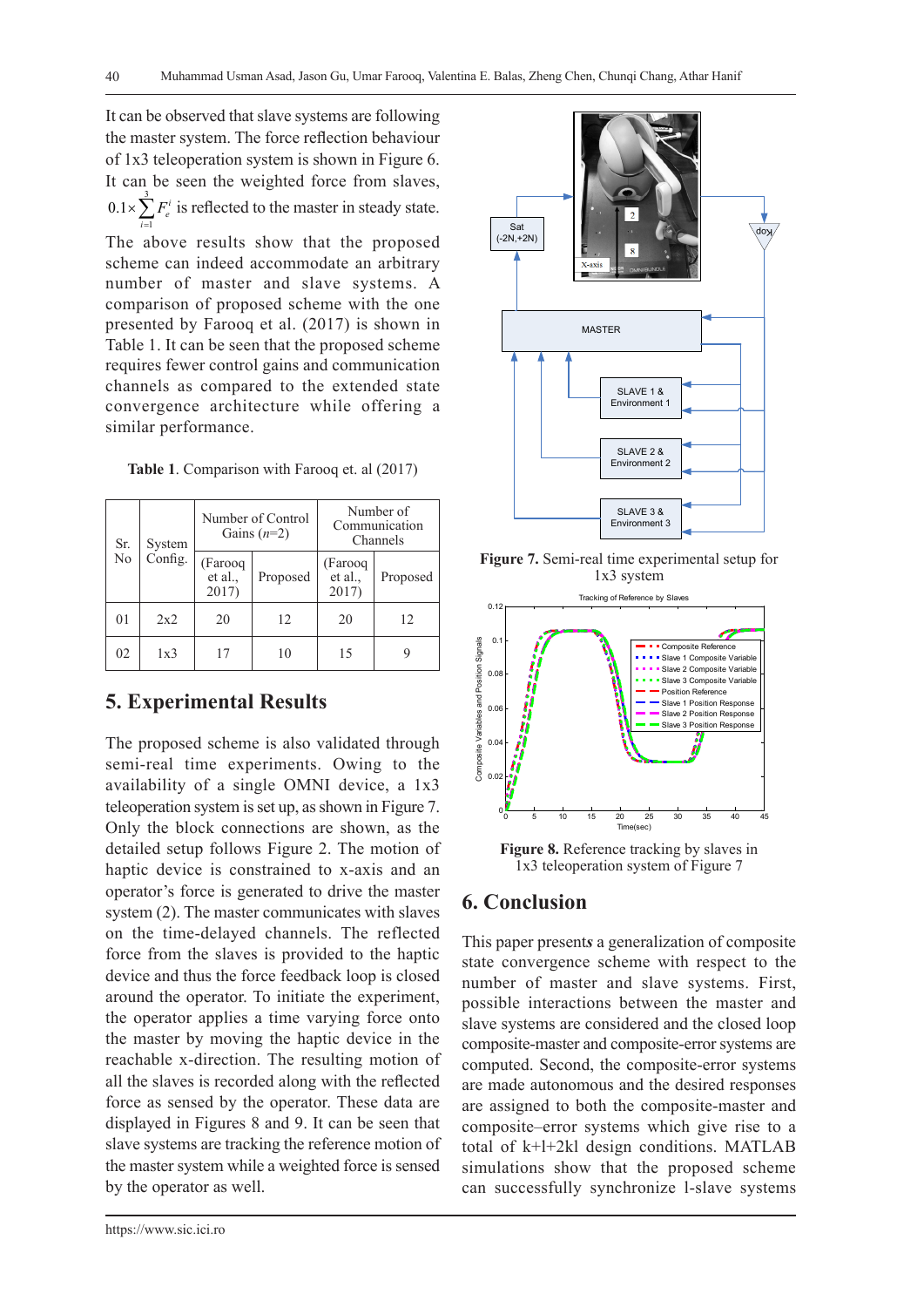with the references set by k-master systems. In future, robustness of the scheme to parametric uncertainties will be analyzed by considering multi-degrees-of-freedom teleoperation systems.



**Figure 9.** Force reflection behaviour of 1x3 teleoperation system of Figure 7

## **Appendix 'A'**

Proposition 1: The closed-loop composite mastererror system of (17) under the control gains found as a solution of (19), (20) is Hurwitz-stable if and only if there exists a symmetric positive definite matrix  $P \in R^{(k+1)\times(k+1)}$  such that

$$
\begin{bmatrix} P_{11} & P_{12} \\ P_{12}^T & P_{22} \end{bmatrix} > 0
$$
\n
$$
\begin{bmatrix} \tilde{A}_{11} & \tilde{A}_{12} \\ \tilde{A}_{21} & \tilde{A}_{22} \end{bmatrix}^T \begin{bmatrix} P_{11} & P_{12} \\ P_{12}^T & P_{22} \end{bmatrix} + \begin{bmatrix} P_{11} & P_{12} \\ P_{12}^T & P_{22} \end{bmatrix}^T \begin{bmatrix} \tilde{A}_{11} & \tilde{A}_{12} \\ \tilde{A}_{21} & \tilde{A}_{22} \end{bmatrix} < 0
$$
\n
$$
(A.1)
$$

The Hurwitz stability of composite mastererror system (17) implies the stability of master-error system as the closed-loop analysis yields  $\dot{s}_z = \dot{x}_{z2} + \lambda_z x_{z2}$  ( $z = m, s$ ). Therefore, the teleoperation system with small constant time delays of the communication channel remains stable as long as (A.1) is satisfied.

The stability of 2x2 and 1x3 teleoperation systems from Section 4 will be investigated through the

#### **REFERENCES**

Anderson, R. & Spong, M. W. (1989). Bilateral control of teleoperators with time delay, *IEEE Transactions on Automatic Control*, *34*(5), 494-501.

Arcara, P. & Melchiorri, C. (2002). Control schemes for teleoperation with time delay: a comparative study, *Robotics and Autonomous Systems*, *38*(1), 49-64.

application of  $(A.1)$ . By plugging the control gains of (21) in (17) and considering time delays, the system matrix of composite master-error system of 2x2 teleoperation setup is obtained as:

$$
A = \begin{bmatrix} -8.1069 & 0.2066 & 0.7583 & 1.5217 \\ 3.0295 & -2.1322 & 0.8564 & 0.8796 \\ -12.9114 & 0.7136 & -3.4446 & 0.5139 \\ -5.0248 & 2.1746 & -1.6064 & -11.5093 \end{bmatrix} (A.2)
$$

The feasibility of Linear Matrix Inequality (LMI) (A.1) yields the following symmetric positive definite matrix which establishes the stability of closed loop teleoperation system:

$$
P = \begin{bmatrix} 0.3062 & 0.0150 & -0.1533 & 0.0186 \\ 0.0150 & 0.3529 & 0.0575 & 0.0367 \\ -0.1533 & 0.0575 & 0.1693 & -0.0096 \\ 0.0186 & 0.0367 & -0.0096 & 0.0531 \end{bmatrix}
$$
 (A.3)

Now, let's analyze the stability of 1x3 teleoperation setup. By substituting (22) and time delay values in (17), the following system matrix is obtained:

$$
A = \begin{bmatrix} -1.6160 & 0.5751 & 1.1244 & 3.0831 \\ 0.6857 & -6.5578 & -1.5904 & -4.3608 \\ 0.4994 & -0.7471 & -5.0551 & -4.0054 \\ 2.4295 & -1.4340 & -2.8037 & -16.7554 \end{bmatrix} (A.4)
$$

The solution of LMI (A.1) yields the following symmetric positive definite matrix and hence the stability is verified under small time delays:

$$
P = \begin{bmatrix} 0.5292 & 0.0215 & 0.0528 & 0.0799 \\ 0.0215 & 0.0908 & -0.0119 & -0.0132 \\ 0.0528 & -0.0119 & 0.1378 & -0.0182 \\ 0.0799 & -0.0132 & -0.0182 & 0.0544 \end{bmatrix}
$$
 (A.5)

#### **Acknowledgements**

The research reported in this paper has been funded by National Sciences and Engineering Research Council (NSERC) of Canada.

Asad, M., Farooq, U., Gu, J., Abbas, G., Liu, R. & Balas, V. E. (2019a). A composite state convergence scheme for bilateral teleoperation systems, *IEEE/CAA Journal of Automatica Sinica*, *6*(5),1166-1178.

Asad, M. U., Farooq, U., Gu, J., Balas, V. E., Abbas, G. & Balas, M. (2019b). Design of a composite state